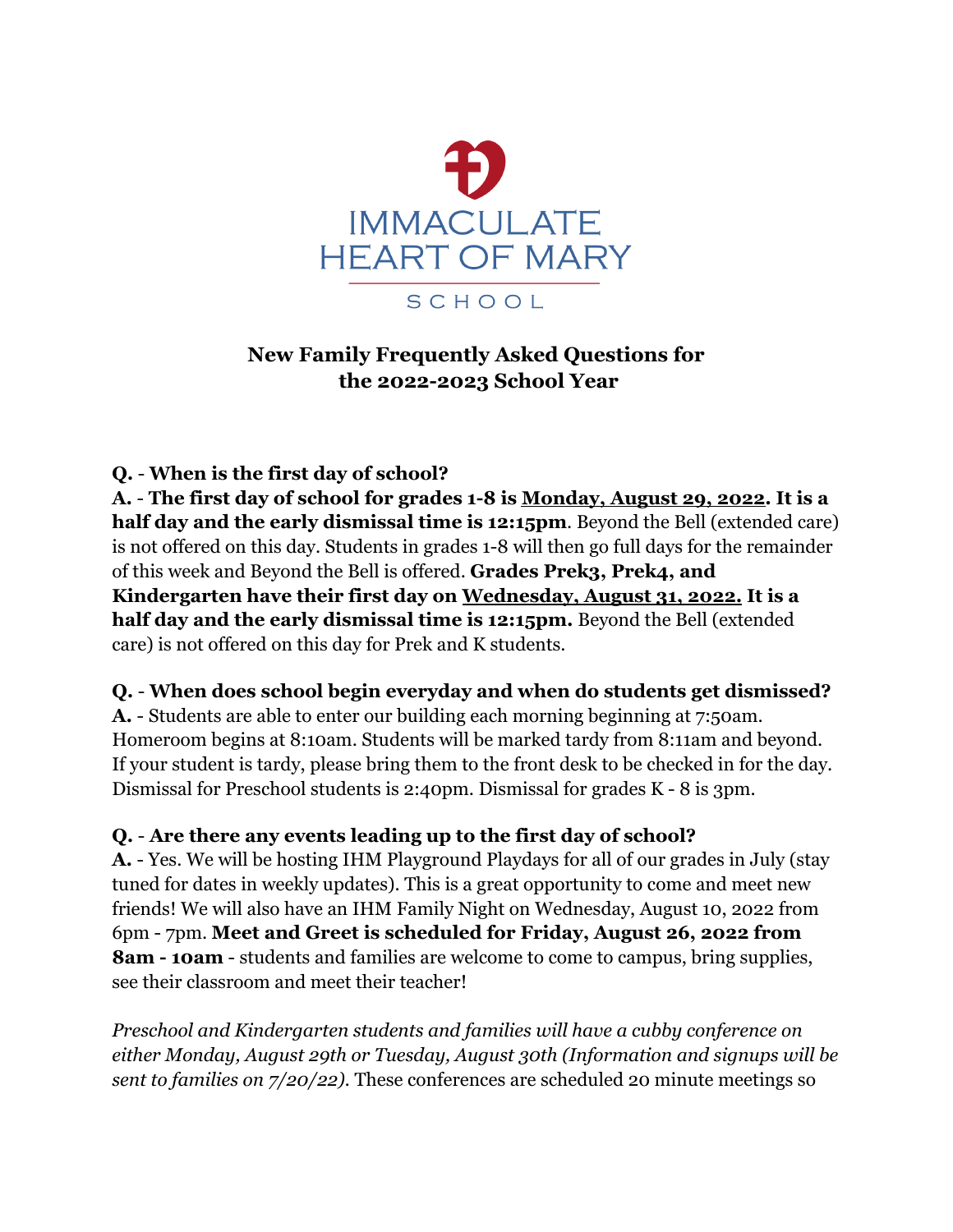that the teacher can learn more about your child. Your child is welcome to come and will tour their new classroom with our Instructional Assistants.

# **Q.** - **Can I sign up for before and after care?**

**A.** - Yes, students enrolled in Prek3 - grade 8 are able to sign up for Beyond the Bell using this link:

https://forms.diamondmindinc.com/ihmschoolmd/beyondthebell?token=6132756

# **Q.** - **Where can I buy uniforms?**

**A.** - Flynn & O'Hara is our uniform supplier. You can access our school uniform by visiting their website:

<https://flynnohara.com/shop/immaculate-heart-of-mary-school-md173/>. They also have a store located in the North Plaza Shopping Center - 8868 Waltham Woods Road, Parkville, MD 21234; (410) 828-4709. To view our school uniform guidelines, please visit:

[https://ihmschoolmd.org/wp-content/uploads/2022/06/Uniform-Guide-2022\\_23.pdf](https://ihmschoolmd.org/wp-content/uploads/2022/06/Uniform-Guide-2022_23.pdf). We will have a gently used uniform sale in our school gym on **July 26th and 28th from 10am – noon**.

## **Q.** - **Is there work my child is required to do over the summer to prepare for the school year?**

**A.** - **Yes!** Please visit <https://bit.ly/2223Prep> to access summer work for your child.

# **Q.** - **When does tuition begin?**

**A.** - Tuition payments will begin in July.

# **Q.** - **Will I need to buy my child a laptop?**

**A.** - No. Through a generous grant we received through the Knott Foundation, our school is excited to issue devices to our students at the beginning of each school year. These devices remain in our school building and are charged overnight. Students in PreK - grade 2 will use tablets and students in grades 3 - 8 are issued Chromebooks.

# **Q. - What about school lunches? Can my child buy it everyday?**

**A.** - We are looking into a school lunch program to begin in the 22-23 school year, more information will be communicated over the summer. We are a peanut free school, and we do offer pizza Fridays for those that enjoy pizza. We do not have the ability to heat or refrigerate lunches and ask that you send in your child's lunch "ready to eat". We offer milk and you can purchase this at Meet and Greet on August 26th. Most students bring refillable water bottles and these can be refilled throughout the day using our refillable water stations.